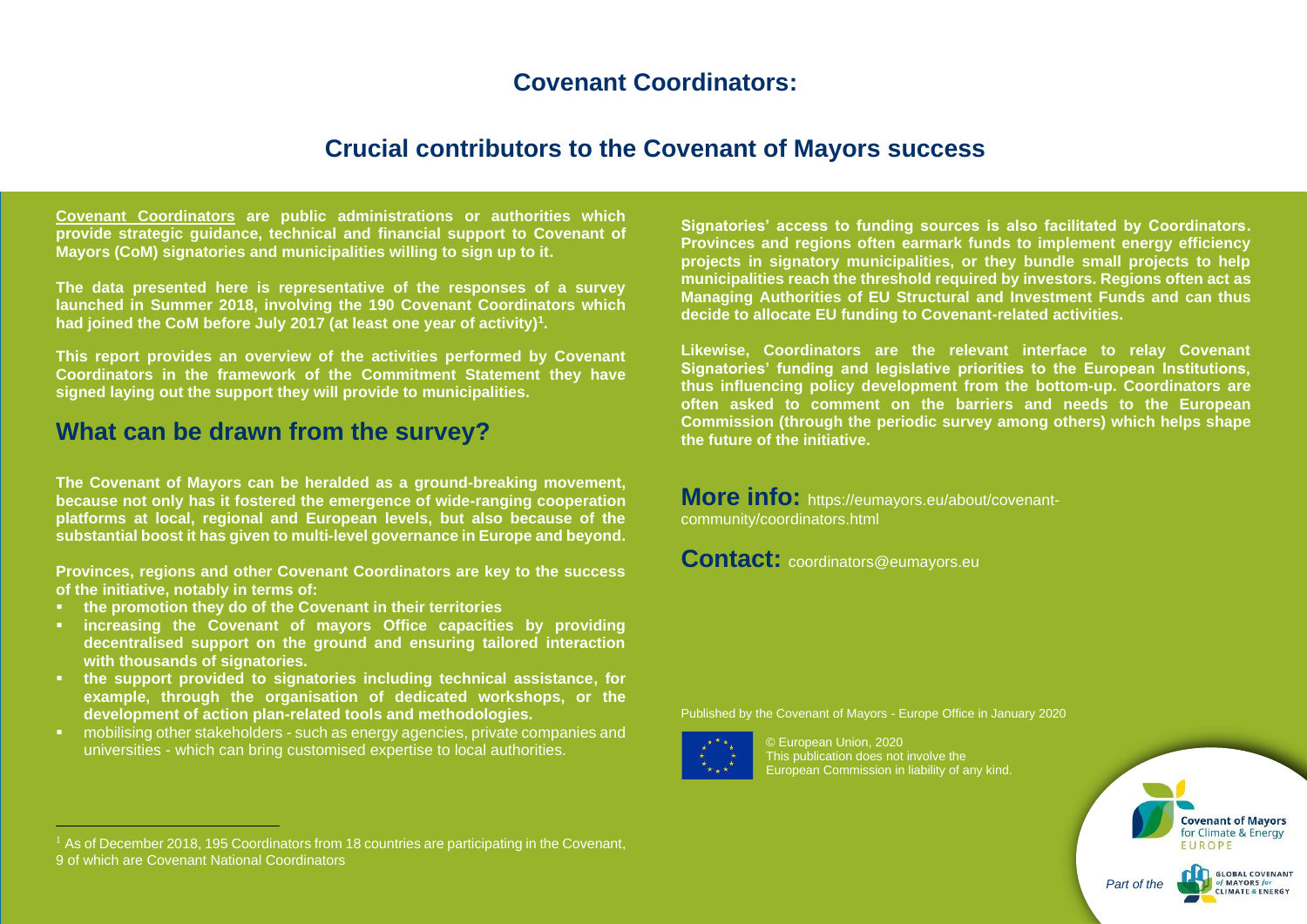### **Key numbers**

### **185 Covenant Coordinators - 9% increase since the <sup>2016</sup> report**



#### **Promotion of the Covenant of Mayors**

Promotion has a key role within the Covenant of Mayors Community, it drives the dissemination of the actions and supports the engagement of all the relevant stakeholders. The importance of promotion is demonstrated by the strong commitment of the Covenant Territorial and National Coordinators. The graph below shows the many ways through which Covenant Coordinators implement promotional activities. The two most frequent options, with respectively 81% and 79% of the preferences, are the organisation of events (such as workshops and conferences) and face to face meetings. Another frequent option, 71% of preferences, is the publication of news through own communication channels (such as newsletters and social media).



**Province of Valencia, ES** organised 12 information days, between April and July 2018 to discuss climate change and topics for actions on the Covenant of Mayors (energy self-consumption, energy efficiency, e-mobility, etc.) for local stakeholders.

The **Comunita' della Val di Non, IT** directed its promotion activities towards a particular target audience: younger generations. They have engaged students from secondary schools to raise awareness around the Covenant of Mayors themes and to stimulate a reflection about the impact of their daily habits.

#### **Technical support**

Coordinators primarily help compensate for the lack of technical skills of small and medium sized local authorities. A large majority indeed indicate direct actions and technical support to municipalities. The technical support to signatories can be implemented at any stage throughout the development, monitoring or and implementation of the action plan. The level of involvement by Coordinators depends primarily on the technical skills and the availability of qualified staff and resources to be allocated to support municipalities.

**78%** of respondents indicated that as a Coordinator they provide technical and strategic assistance for the development of the action plans of their associated signatories and **67%** of respondents assist in the monitoring.



*Multiple selections were allowed, so percentages may add up to more than 100%.*

*Multiple selection was allowed, so percentages may add up to more than 100%*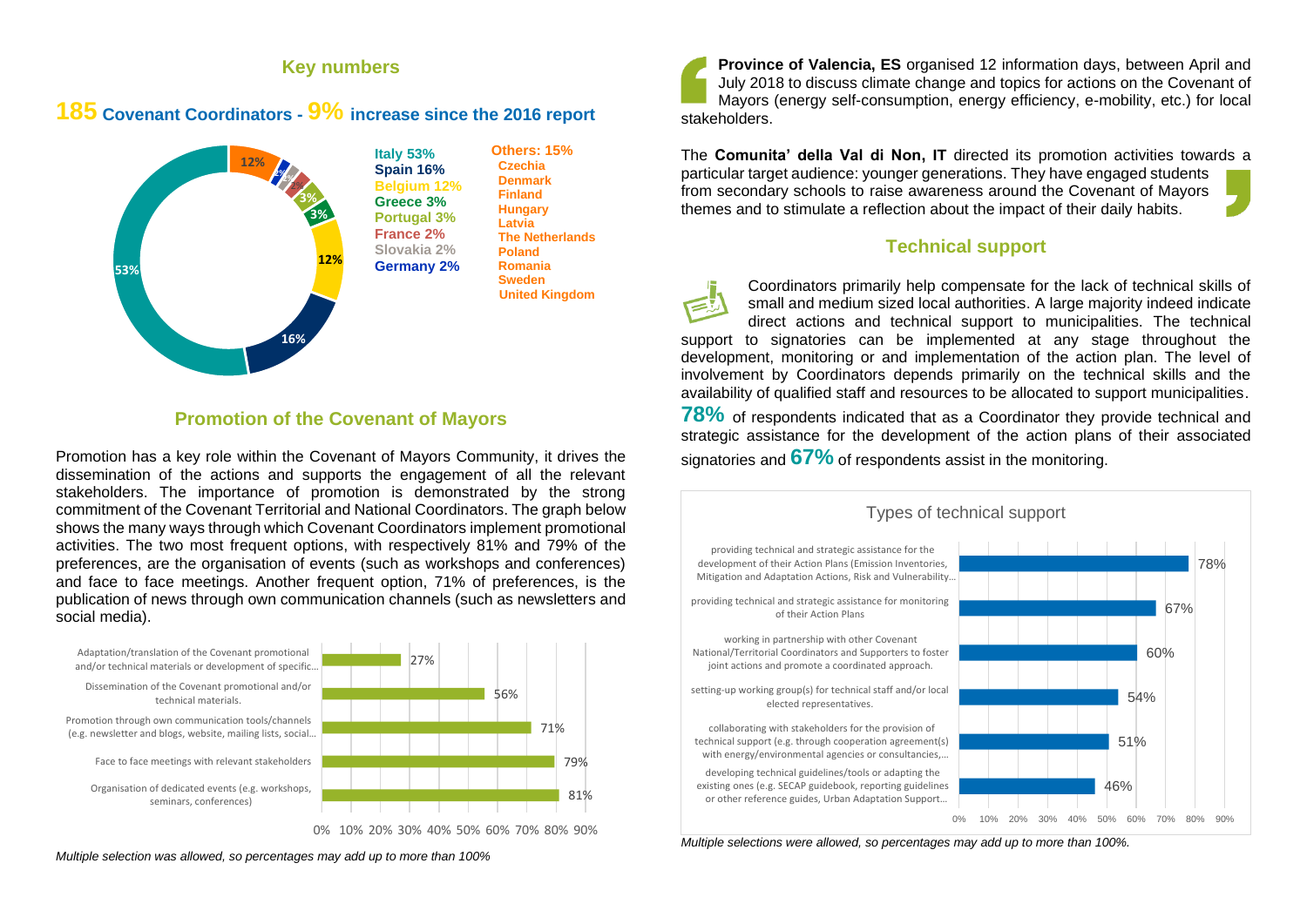Collaboration and actions aiming at mutualising resources and knowledge are also widely used by Covenant Coordinators (working groups, technical collaboration, partnerships…)

The **Insular Council of Mallorca ES** dedicated 2 staff members to offer technical assistance to the municipalities. They are helping signatories in the development of their Baseline Emission Inventory (BEI). The council provided financial support for the drafting of the action plans and for the implementation of municipal accounting and energy management systems. They also coordinated meetings with the Government of Balearic Islands to work on a regional approach.

The **Province of Flemish Brabant BE** developed an online platform on which municipalities can find all relevant information and documents (guidelines, tools) and where they can share information with each other. They set up working groups on the implementation of plans. They organised 6 training sessions on the monitoring of action plans. Training guidelines in Dutch were issued on these occasions. They collaborated with the four other Flemish provinces East Flanders, West Flanders, Antwerp, Flemish Brabant and Limburg, to develop a monitoring tool through which municipalities can estimate the CO2-impact of their climate actions and which provides reports on climate figures for Covenant monitoring and reporting requirements. (*provincie in cijfers*).

### **Adaptation to climate change**

Even though the adaptation pillar has been added to the Covenant end 2015, adaptation to climate change remains a challenging area of work for municipalities and Coordinators need to take specific actions to support them. More than half reported activities in this sector.

The **Bratislava Region, SK** developed a handbook for cities that lists all the possible measures aimed at adapting to climate change. This guidebook for climate change adaptation in the urbanised environment is designed mainly for the local public administrations but can also used by public or private stakeholders operating in the territory.

**Province of Barcelona, ES** has developed a specific methodology and tools to assess the vulnerability of the territory to climate change that municipalities can use. They have also developed a list of adaptation actions to guide municipalities in the process. They are working toward a more developed tool for municipalities.

**Region of Murcia, ES** LIFE Adaptate project aims to increase the commitment of European municipalities to the Covenant by developing local adaptation plans that will be integrated into previous plans of several municipalities, giving a comprehensive approach to the fight against climate change.

The **Government of Balearic Islands ES** has commissioned a "Study on sectoral vulnerability and risks to the impacts of climate change, territorialised by municipalities" which aims to be the reference document for indicators on vulnerability and risks for the municipalities of the Balearic Islands.

#### **Energy poverty**

In the 2030 framework of the Covenant of Mayors, alongside with taking action on mitigating climate change and adapting to its unavoidable effects, signatories commit to providing access to secure, sustainable and affordable energy for all. This means taking action to alleviate energy poverty. By alleviating energy poverty, Covenant signatories can enhance the quality of life of their citizens and create a more just and inclusive society.

Within the territory of the **province of Tarragona ES** several activities have been carried out to raise awareness of the local stakeholders about energy poverty. They have organised workshops in municipalities, targeting both the general public and users of social services, to show participants how to do a critical reading of their energy bills and to give them tips for their daily consumption. Spreading knowledge about energy poverty triggered a virtuous circle and all the city councils have started implementing similar initiatives as well.

The **province of Girona ES** has put in place a programme giving tools and resources to the local authorities in the province to promote direct actions to raise public awareness about the cost and energy efficiency of homes and act in cases of energy poverty in the most vulnerable households .They have also developed specific action fiches on actions addressing energy poverty to be integrated in local action plans and monitoring.

### **Financing Action plans- related projects of associated municipalities**

Financing is a critical aspect to address when planning and implementing measures to face climate change. Lack of funds, material resources and staff can have a negative impact on the programming process and decrease the quality of the final outputs. Once again Covenant Territorial Coordinators, in this case through their economic support and guidance, can provide a crucial help to Covenant Signatories with their energy and climate action plans. In this context, it is not surprising that more than half of Covenant Coordinators provided at least a form of economic assistance to their signatories. As suggested by the responses, there are many ways in which a Covenant Coordinator can help to finance action plans' related projects.

Particularly, **56%** of respondents assist in **finding financing sources for local authorities** in the first place e.g. by providing information and helping them to apply for funds.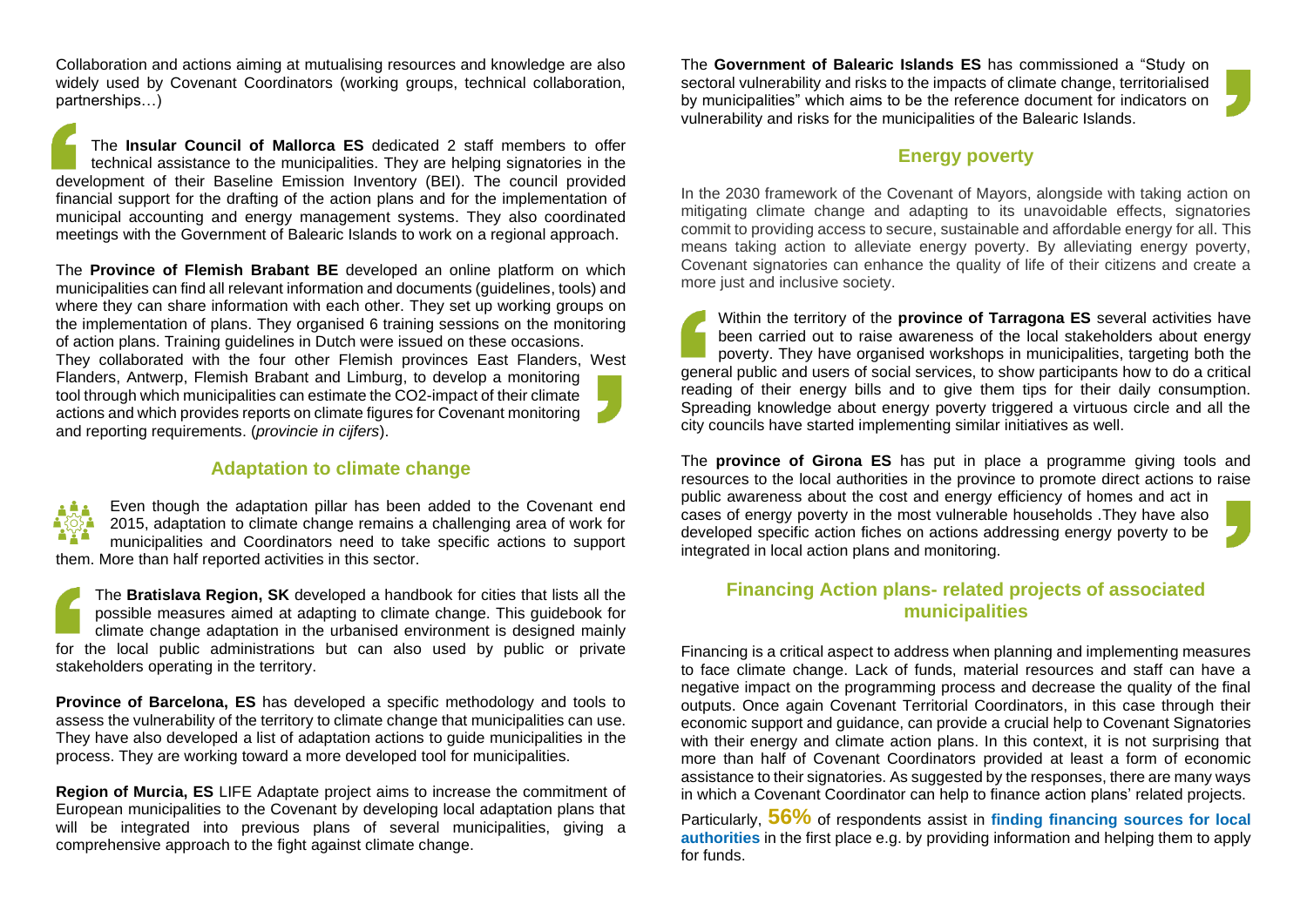The majority **56%** of respondents directly provides financial resources themselves through **subsidies and grants** to municipalities.

**The Basque Country (Ente Vasco de la Energia), ES** has been providing in total 5 million EUR grants to municipalities every year since 2014 to finance energy efficiency measures in public lighting and buildings, audits in public lighting and buildings, development of action plans and promotion of renewable energy.



*Multiple selections were allowed, so percentages may add up to more than 100%.*

**EU direct funding** is still a major opportunity for financing actions plans' related projects with almost **48%** of Covenant Coordinators indicating as a source of funding. It is interesting to see that with the inclusion of adaptation to climate change into the Covenant of Mayors framework, there are more and more LIFE projects supporting the Covenant community.

**INTERREG-MED Project**: STEPPING project aims to increase the adoption of EPC investment schemes for the implementation of energy efficiency plans in public buildings in the Mediterranean area. **Region of Piemonte IT** and **Province of Huelva ES** are involved together with several energy agencies (Covenant Supporters)

**H2020 SIMPLA Project** is focusing on the harmonisation of Sustainable Energy and Climate Action Plans and Sustainable Urban Mobility Plans. Partners include the **Autonomous Region of Friuli Venezia Giulia IT, Region Toscana IT, Province of Huelva ES, Alba County Council RO** together with several Covenant **Supporters** 

**H2020 Empowering project** contributes to the shift of six EU regions towards lowcarbon societies by enhancing the capacities of municipalities and regional representatives to shape integrated energy strategies and plans. The project contributes to bridging the gap of skills needed to plan energy measures in the new 2030 framework for Climate and Energy Policy in terms of greenhouse gas emission reduction, renewable energy and energy efficiency. More than 60 municipalities have been supported with the development or upgrade of their 2030 action plans in the 6 regions, some being Covenant Coordinators: **Region Marche IT, Region Central Macedonia GR, National Coordinator CRES GR.**

**Region Midtjylland/Central Denmark DK** leads a **LIFE IP project** Coast to Coast Climate Challenge (C2C CC) aiming at creating a climate resilient region by formulating a joint long-term strategy among local stakeholders, implementing climate adaptation plans in the municipalities as the necessary analyses and activities have been coordinated, and by identifying and improving resources and capacities among citizens and municipalities as well as among utilities and companies in water trading.

**Metropolitan City of Rome IT** with the **INTERREG EUROPE project -**

**SUPPORT** - which aims to aims at earmarking regional ERDF funds with bonus points for the Covenant of Mayors signatory municipalities.

**ERDF funds** and **national funding** form a crucial part of both action plan development and implementation with respectively **33%**and **25%**of respondents indicating this use of funds.

The **National Fund for Environmental Protection and Water Management, PL** funded 76 energy advisors to support all Covenant and potential signatories in developing their emission inventories/action plans and assist for monitoring. The "Energy Advisory Project" in Poland is financed from the **Operational Programme Infrastructure and Environment 2014 - 2020** with about 30 million EUR.

In **Region Piemonte, IT** funding was provided through the POR ERDF to public authorities for the energy efficiency of public installations and buildings, bonus points were allocated to projects presented by municipalities with an approved action plan uploaded on the portal of the Covenant of Mayors or to organisations that are Covenant Territorial Coordinators.

**Province of Cáceres ES** has a budget of 6.7 million EUR (80% from ERDF, 20% from own provincial funds) to allocate to municipalities through grants. The grants will support projects aiming at the transition to a low-carbon economy: specifically, projects reducing CO2 emissions by improving energy efficiency in public buildings,